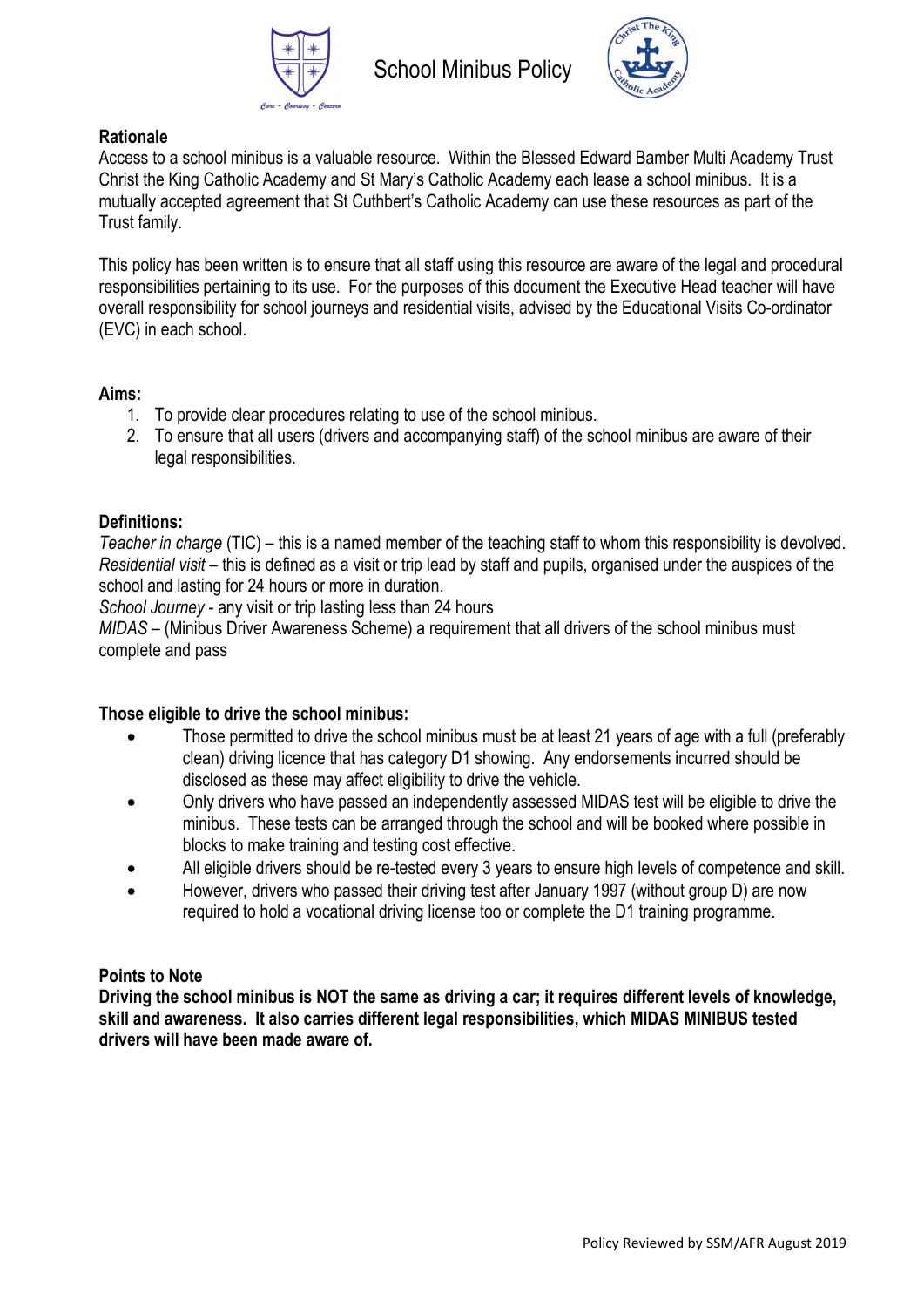



# **Procedures**

- 1. Any school minibus should not be used unless the named driver meets the eligibility requirements above.
- 2. The Executive Head teacher has overall responsibility for the school minibus and final powers of authorisation over its use. This responsibility may be devolved to the EVC or TIC in her absence.
- 3. Drivers of the school minibus must complete a vehicle check before every single journey, no matter how short. This is to allow careful monitoring of the minibus, its condition and its general use as well as ensure the safety of all passengers.
- 4. The school minibus should be collected from and returned to the car park area located on the St Mary's Catholic Academy Site.
- 5. Keys should be returned to Christ the King reception at the end of the journey, or as soon as is possible thereafter.
- 6. Any defects noted should be reported to the Executive Head teacher as soon as possible, they must also be logged in the minibus log. More serious defects **MUST** be reported **IMMEDIATELY**. Minor defects can be reported after the journey has taken place. However, if the driver is in any doubt the vehicle **MUST NOT** be taken onto the road.
- 7. Staff using the minibus should ensure that the vehicle is left sufficiently fuelled. Staff finding that the vehicle has insufficient fuel should make arrangements for refuelling with the Trust Business Manager, Mrs Emily Coyne to gain access to the fuel cards. If this is not possible the TIC should fuel the vehicle and retain a VAT receipt so that their expenses can be reimbursed.
- 8. Staff have a legal requirement to enter the mileage, destination and condition of the bus at the start of their journey and the journey mileage (and any other relevant information) at the end of the journey.

# **Financing of minibus trips**

- 1. All school visits must be self financing unless other arrangements have been made with the education visits coordinator or member of the SLT.
- 2. Where visits are central to the extended curriculum that the school is seeking to offer, alternative sources of funding trips may be possible e.g. Aim Higher, Gerald Richardson Trust. The TIC should see their line manager when planning for a visit to see what help with funding might be available.
- 3. If other funding streams are not available the school PTFA or SVP may be then approached to secure help for a trip that might otherwise not be possible.
- 4. No student should be prevented from accompanying an essential trip for financial reasons alone. In the case of genuine hardship an application should be made to the Executive Head teacher.

# **Maintenance/Licensing of the School Minibus:**

- 1. Overall responsibility for ensuring that the school minibus is properly maintained and licensed lies with the Executive Head teacher.
- 2. The school minibus should be regularly serviced with Ford. The agreement is that this will be at least every 30,000 or every two years whichever occurs first. There is also an agreement that a safety inspection is completed every 10 weeks by Fleet Complete Ltd. The St Mary's Catholic Acadmey Premises Manager, Mr Andrew Freeman, is responsible for arranging this servicing/safety checks with a reputable and suitably qualified organisation.
- 3. Minor checks of the vehicle (oil, water, tyres etc) will be completed at least every 21 days by a member of the St Mary's Catholic Academy premises staff.
- 4. Prior to any journey, the named driver must complete a visual check of the vehicle. This must be completed using a vehicle check sheet kept in a log book on board the vehicle. Drivers **MUST NOT** assume that point (3) above has been completed. They should remember that as driver, they will be held legally responsible for driving with any defect.
- 5. Licensing of the school minibus is the responsibility of the Trust Business Manager, who must ensure that all road Tax, Insurance and MOT certificates are up to date.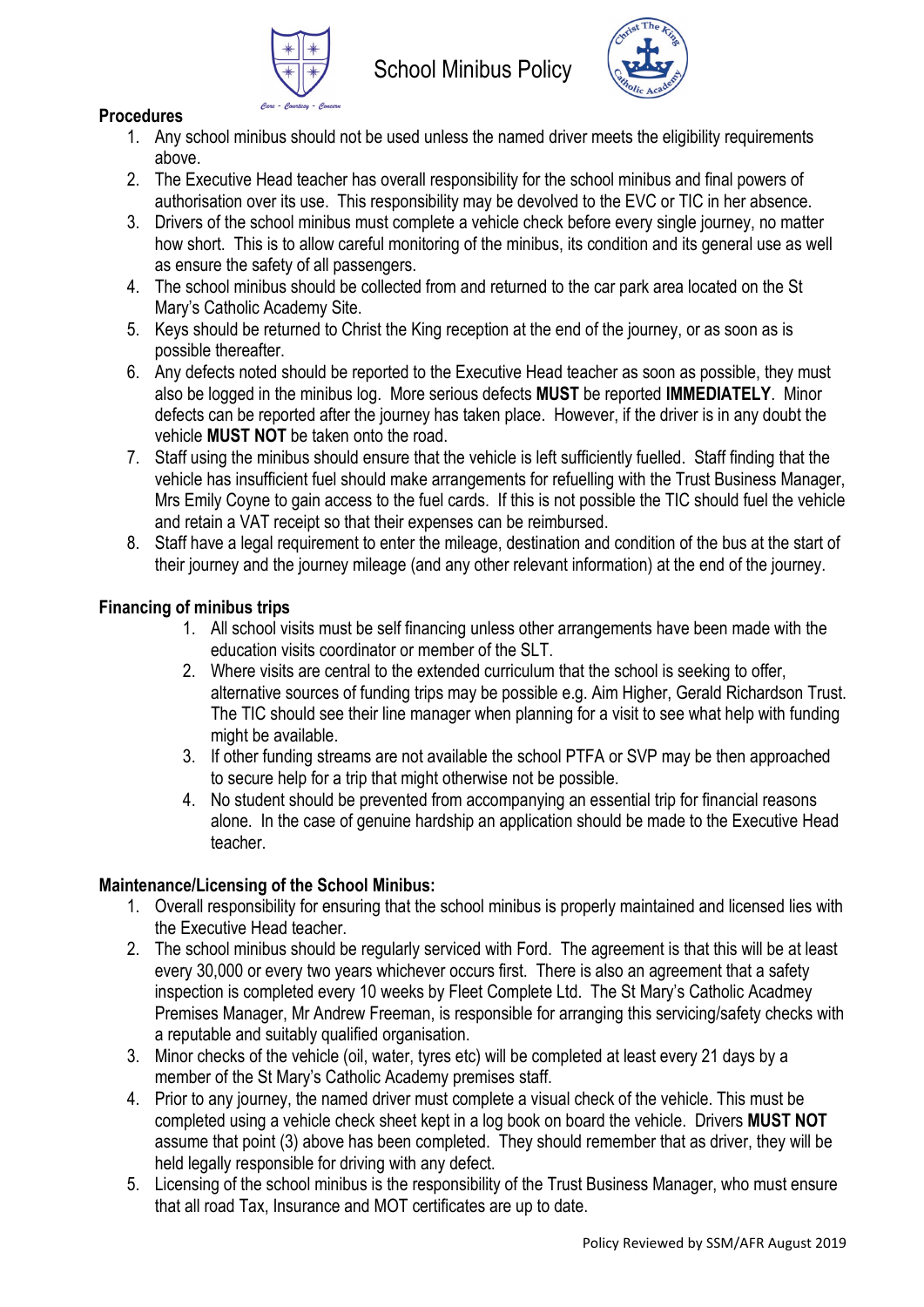



#### **In the event of an accident:**

- 1. The driver should inform the Executive Head teacher, the EVC and TIC as soon as is reasonably possible.
- 2. Insurance details should be swapped with a third party as soon as is possible. However, **NO LIABILITY** should be admitted.
- 3. Where it is safe and necessary to do so, pupils should be removed from the vehicle and taken to a safe area away from the accident site, where they should be fully supervised.
- 4. A visual check of the vehicle should be undertaken before the journey resumes.

# **These guidelines should be read in conjunction with any advice provided by the minibus insurers.**

## **Health and Safety of drivers and passengers:**

The driver should state the following to pupils:

- 1. **Seatbelts must be worn at all times.** This is a legal requirement. (It is the driver's responsibility to check this).
- 2. **Everyone should remain seated at all times.**
- 3. Children are permitted to ride in the minibus without booster seats (as long as each seat belt is adjusted to their shoulder height), however it is good practice to do so.
- 4. All doors are to remain "shut but unlocked" in line with legal requirements.
- 5. Which entry and exit doors are to be used (it is recommended that side doors be used except in emergencies)

Other considerations:

- 1. The driver's responsibility is to **drive**. There will always be an additional member of staff in the minibus who is responsible for the behaviour of the pupils. However, if at any time the pupils distract the driver, s/he should stop the bus until the pupils are settled and must not try to continue. Remember that the children may also be distracting other drivers.
- 2. Where possible park the bus with the side doors to the kerb. Where this is not possible, pupils should remain seated until you are able to supervise them from the road.
- 3. Drivers **MUST NOT** drive for longer than 2 hours without taking a break for at least 15 minutes. Remember tiredness kills.
- 4. It is essential that all journeys in the school minibus be staffed by the driver and at least one member of staff/adult. Under no circumstances should pupils be taken on a journey on the minibus accompanies by only one adult.
- 5. Drivers must ensure the completion of a seating plan/register prior to departure and leave a copy with the school office.
- 6. Class teachers or TIC are responsible for producing and updating their class minibus seating plans.
- 7. Drivers should be aware of the restriction on the seating of front passengers due to the air bag and possible lack of an adjustable seat belt.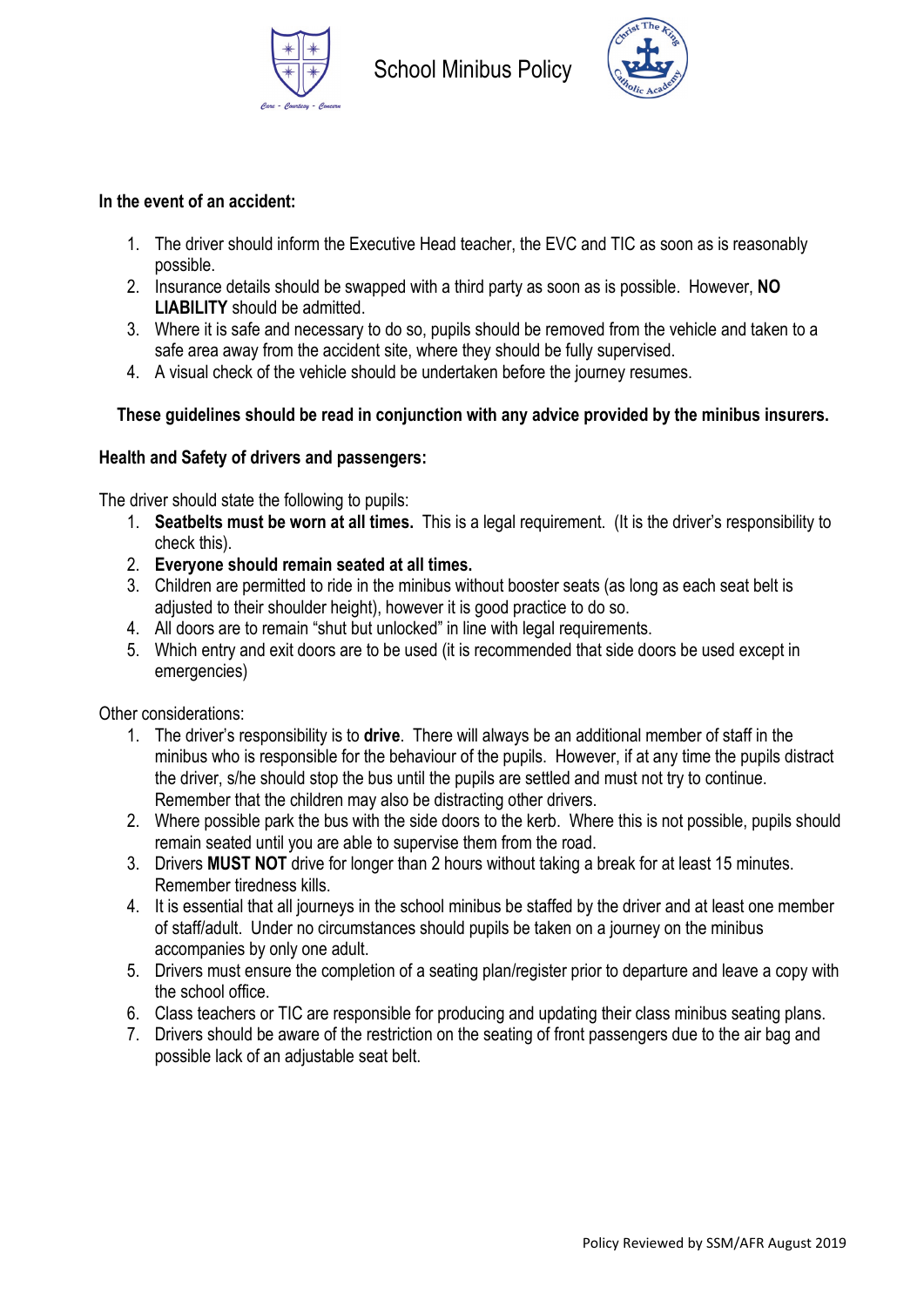

School Minibus Policy





# **Minibus Seating Plan**

| Full Name | Year Group and Medical Conditions |
|-----------|-----------------------------------|
| 1.        | Driver:                           |
| 2.        |                                   |
| 3.        |                                   |
| 4.        |                                   |
| 5.        |                                   |
| 6.        |                                   |
| 7.        | <b>Staff Member:</b>              |
| 8.        |                                   |
| 9.        |                                   |
| 10.       |                                   |
| 11.       |                                   |
| 12.       |                                   |
| 13.       |                                   |
| 14.       |                                   |
| 15.       |                                   |
| 16.       |                                   |
| 17        |                                   |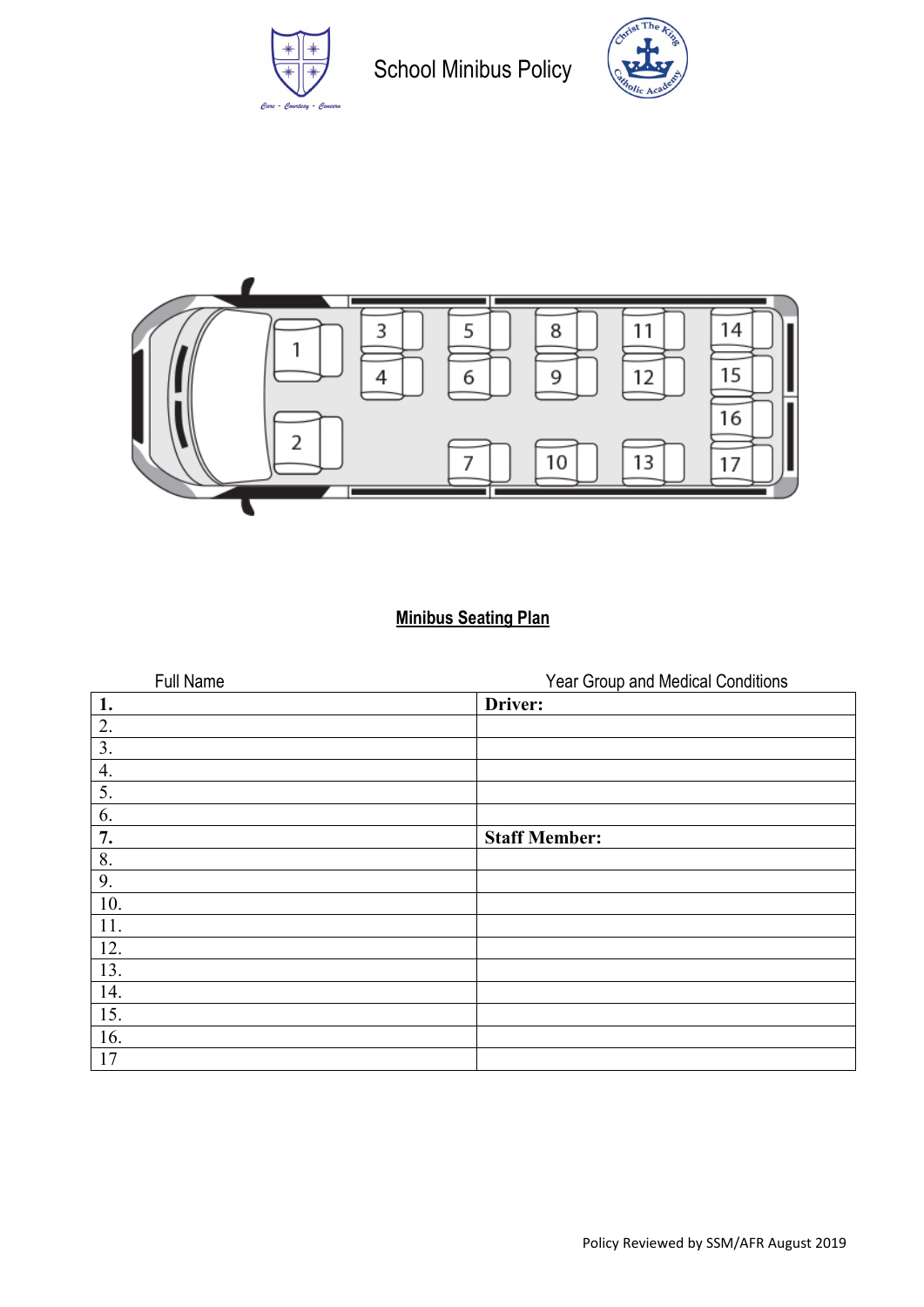



# **Minibus 21 day Check List**

| <b>EXTERIOR AND INTERIOR</b>                                                                                                      |  | <b>Checked Comments</b> |
|-----------------------------------------------------------------------------------------------------------------------------------|--|-------------------------|
| 1. Brake check (on moving vehicle)                                                                                                |  |                         |
| 2. Oil level (once only at the start of the day)                                                                                  |  |                         |
| 3. Coolant level (once only at the start of the day)                                                                              |  |                         |
| 4. Windscreen washer fluid level (once only at the start of the day)                                                              |  |                         |
| 5. Brake fluid                                                                                                                    |  |                         |
| 6. Windscreen and windows are clean and undamaged                                                                                 |  |                         |
| 7. Wiper blades are clean and undamaged                                                                                           |  |                         |
| 8. Lights including brake lights and indicators are clean and working                                                             |  |                         |
| 9. Tyre pressures including the spare                                                                                             |  |                         |
| 10. Tyre treads including the spare tyre. There should be at least 2 mm of tread<br>across the centre three quarters of the tyre. |  |                         |
| 11. Any cuts and bulges in the tyres                                                                                              |  |                         |
| 12. Doors open and close properly                                                                                                 |  |                         |
| 13. Damage or sharp edges.                                                                                                        |  |                         |
| 14. Mirrors are correctly adjusted, clean, undamaged and unobstructed                                                             |  |                         |
| 15. Position and function of all dashboard controls are known/understood                                                          |  |                         |
| 16. Position of driving seat is adjusted so that all controls can be operated                                                     |  |                         |
| 17. Check for pressure on brake pedal                                                                                             |  |                         |
| 18. Wipers and washers are working properly                                                                                       |  |                         |
| 19. Fuel level (and what type of fuel is used by vehicle)                                                                         |  |                         |
| 20. Seat belts (where fitted) are undamaged and working properly                                                                  |  |                         |
| 21. Location of wheel brace and jack are known to driver                                                                          |  |                         |
| 22. Location of fire extinguisher and first aid kit is known                                                                      |  |                         |
| 23. Location of relevant documentation (insurance, up-to-date road tax, MoT,<br>emergency numbers and driving licence)            |  |                         |
| 24. Change for parking or telephone (phone card/mobile phone)                                                                     |  |                         |
| 25. Damage or sharp edges                                                                                                         |  |                         |
| Comments                                                                                                                          |  |                         |
| <b>Print Name</b>                                                                                                                 |  |                         |
| Signature                                                                                                                         |  |                         |